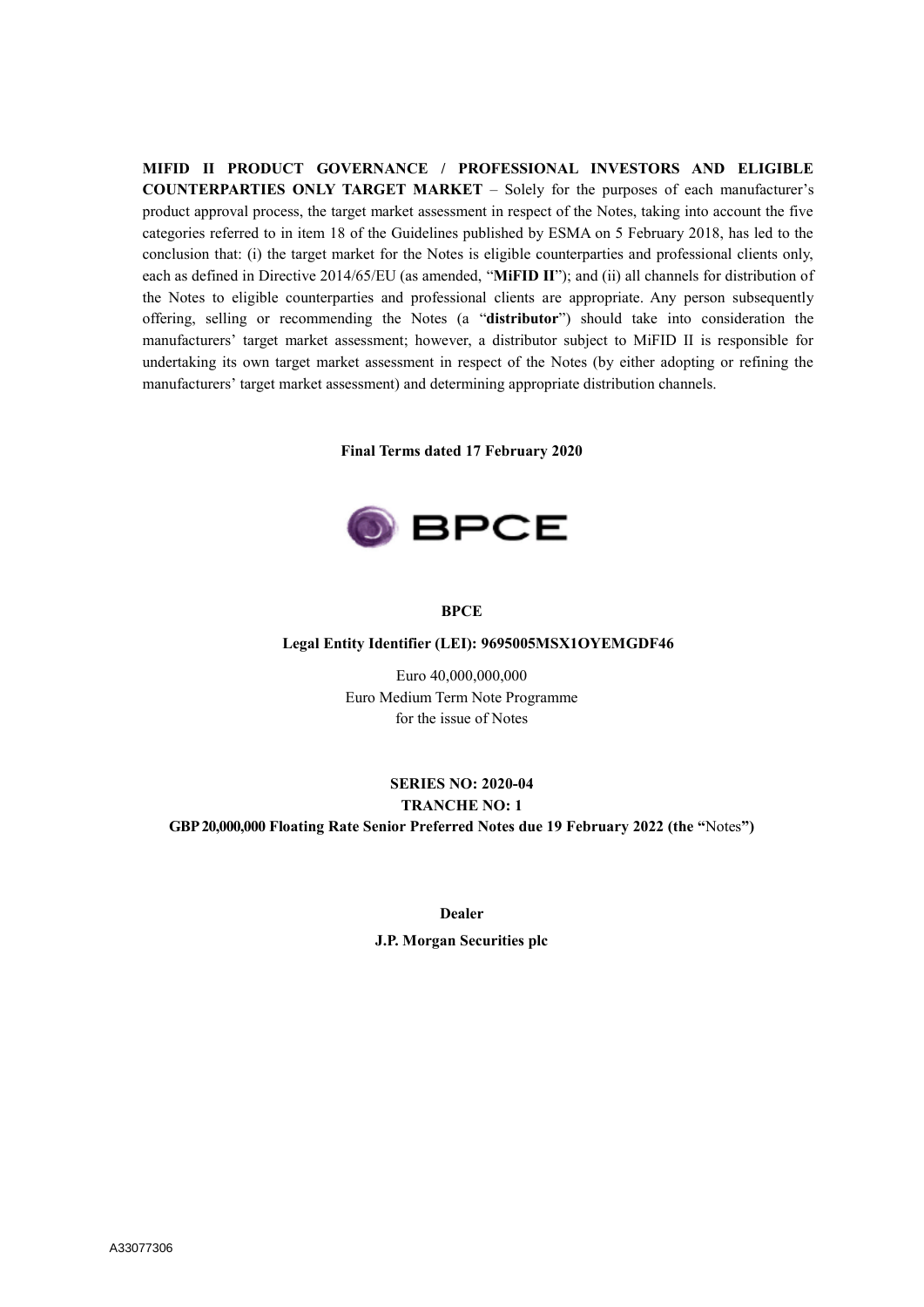### **PART A – CONTRACTUAL TERMS**

Terms used herein shall be deemed to be defined as such for the purposes of the Conditions (the "**Conditions**") set forth in the base prospectus dated 21 November 2019 which received visa n°19-539 from the *Autorité des marchés financiers* (the "**AMF**") on 21 November 2019 (the "**Base Prospectus**"), which constitutes a base prospectus for the purposes of the Prospectus Directive.

This document constitutes the Final Terms of the Notes described herein for the purposes of Article 5.4 of the Prospectus Directive and must be read in conjunction with such Base Prospectus. Full information on the Issuer and the offer of the Notes is only available on the basis of the combination of these Final Terms and the Base Prospectus. The Base Prospectus is available for viewing at the office of the Fiscal Agent or each of the Paying Agents and on the website of the AMF (www.amf-france.org) and copies may be obtained from BPCE, 50 avenue Pierre Mendès-France, 75013 Paris, France.

| 1              | Issuer: |                                                                          | <b>BPCE</b>                                                                                                                                                       |  |  |
|----------------|---------|--------------------------------------------------------------------------|-------------------------------------------------------------------------------------------------------------------------------------------------------------------|--|--|
| $\overline{2}$ | (i)     | Series Number:                                                           | 2020-04                                                                                                                                                           |  |  |
|                | (ii)    | Tranche Number:                                                          | 1                                                                                                                                                                 |  |  |
| 3              |         | Specified Currency or Currencies:                                        | UK Sterling ("GBP")                                                                                                                                               |  |  |
| 4              |         | Aggregate Nominal Amount:                                                |                                                                                                                                                                   |  |  |
|                | (i)     | Series:                                                                  | GBP 20,000,000                                                                                                                                                    |  |  |
|                | (ii)    | Tranche:                                                                 | GBP 20,000,000                                                                                                                                                    |  |  |
| 5              |         | <b>Issue Price:</b>                                                      | 100 per cent. of the Aggregate Nominal Amount                                                                                                                     |  |  |
| 6              |         | Specified Denomination:                                                  | GBP 100,000                                                                                                                                                       |  |  |
| 7              | (i)     | Issue Date:                                                              | 19 February 2020                                                                                                                                                  |  |  |
|                | (ii)    | <b>Interest Commencement Date:</b>                                       | <b>Issue Date</b>                                                                                                                                                 |  |  |
| 8              |         | <b>Interest Basis:</b>                                                   | Three $(3)$ month GBP Libor +0.28 per cent.<br><b>Floating Rate</b><br>(further particulars specified below)                                                      |  |  |
| 9              |         | Maturity Date:                                                           | Specified Interest Payment Date falling on or nearest<br>to 19 February 2022                                                                                      |  |  |
| 10             |         | Redemption Basis:                                                        | Subject to any purchase and cancellation or early<br>redemption, the Notes will be redeemed on the<br>Maturity Date at 100 per cent. of their nominal<br>amount   |  |  |
| 11             |         | Change of Interest Basis:                                                | Not Applicable                                                                                                                                                    |  |  |
| 12             |         | Put/Call Options:                                                        | Not Applicable                                                                                                                                                    |  |  |
| 13             | (i)     | Status of the Notes:                                                     | Senior Preferred Notes                                                                                                                                            |  |  |
|                | (ii)    | Dates of the corporate authorisations for<br>issuance of Notes obtained: | Decision of the Directoire of the Issuer dated 2 April<br>2019 and decision of Jean-Philippe Berthaut,<br>Responsable Emissions Groupe, dated 12 February<br>2020 |  |  |

#### **PROVISIONS RELATING TO INTEREST (IF ANY) PAYABLE**

14 Fixed Rate Note Provisions: Not Applicable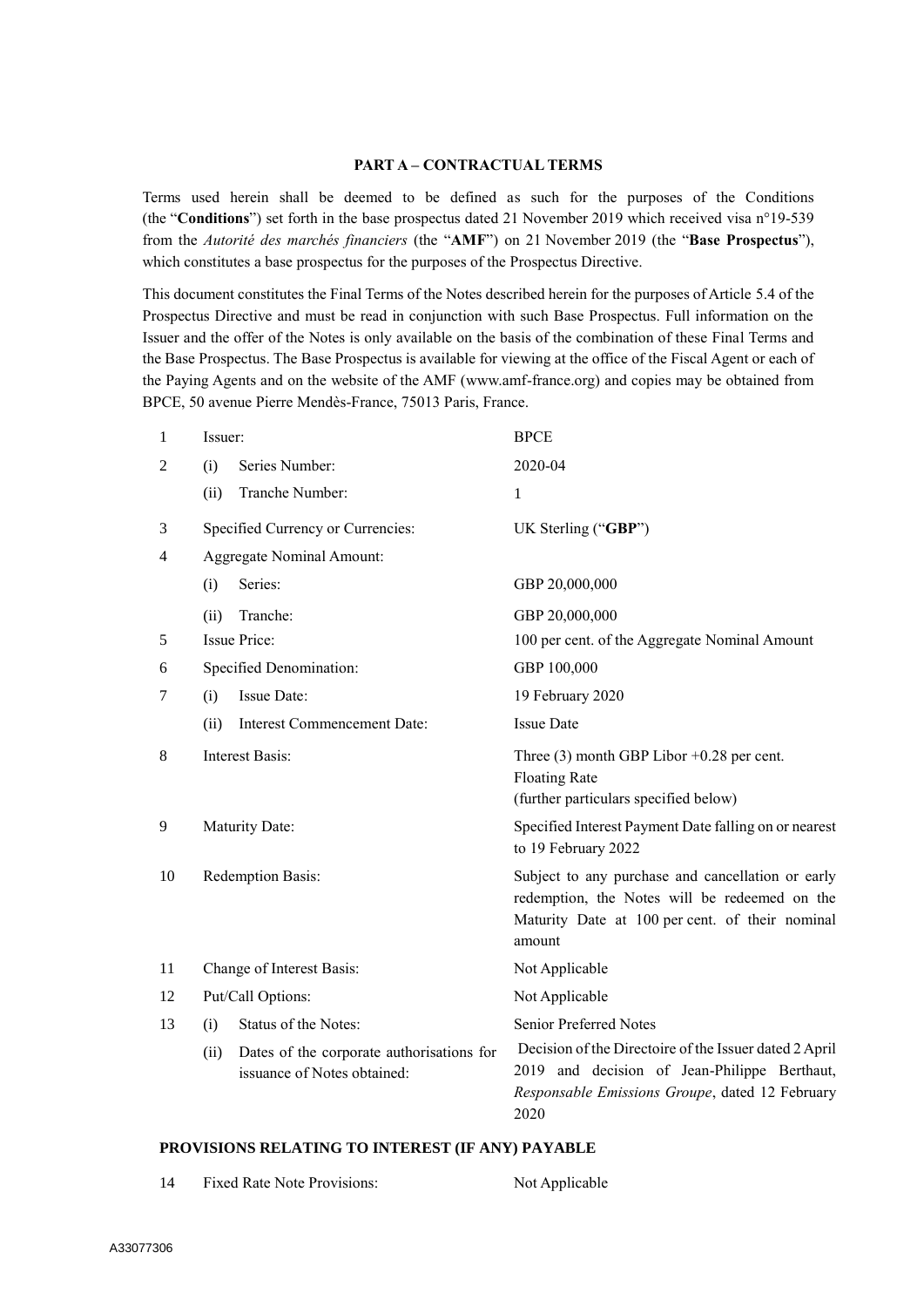| 15 |              | Floating Rate Note Provisions:                                                                                               | Applicable                                                                                                                                                                                                                                                                                                                                   |  |  |  |
|----|--------------|------------------------------------------------------------------------------------------------------------------------------|----------------------------------------------------------------------------------------------------------------------------------------------------------------------------------------------------------------------------------------------------------------------------------------------------------------------------------------------|--|--|--|
|    | (i)          | Interest Period(s):                                                                                                          | The period beginning on (and including) the Interest<br>Commencement Date and ending on (but excluding)<br>the First Specified Interest Payment Date and each<br>successive period beginning on (and including) a<br>Specified Interest Payment Date and ending on (but<br>excluding) the next succeeding Specified Interest<br>Payment Date |  |  |  |
|    | (ii)         | Specified Interest Payment Dates:                                                                                            | 19 February, 19 May, 19 August and 19 November<br>in each year, subject to adjustment in accordance<br>with the Business Day Convention set out in (iv)<br>below                                                                                                                                                                             |  |  |  |
|    | (iii)        | First Interest Payment Date:                                                                                                 | 19 May 2020, subject to adjustment in accordance<br>with the Business Day Convention set out in (iv)<br>below                                                                                                                                                                                                                                |  |  |  |
|    | (iv)         | <b>Business Day Convention:</b>                                                                                              | Modified Following Business Day Convention                                                                                                                                                                                                                                                                                                   |  |  |  |
|    | (v)          | <b>Interest Period Date:</b>                                                                                                 | Not Applicable                                                                                                                                                                                                                                                                                                                               |  |  |  |
|    | (vi)         | Business Centre(s):                                                                                                          | <b>London and TARGET</b>                                                                                                                                                                                                                                                                                                                     |  |  |  |
|    | (vii)        | Manner in which the Rate(s) of<br>Interest is/are to be determined:                                                          | <b>Screen Rate Determination</b>                                                                                                                                                                                                                                                                                                             |  |  |  |
|    | (viii)       | Party responsible for calculating<br>the Rate(s) of Interest and/or<br>Interest Amount(s) (if not the<br>Calculation Agent): | Not Applicable                                                                                                                                                                                                                                                                                                                               |  |  |  |
|    | (ix)         | Screen Rate Determination:                                                                                                   | Applicable                                                                                                                                                                                                                                                                                                                                   |  |  |  |
|    |              | Reference Rate:                                                                                                              | Three (3) month GBP Libor                                                                                                                                                                                                                                                                                                                    |  |  |  |
|    |              | <b>Interest Determination Date:</b>                                                                                          | Two (2) London Business Days prior to the first day<br>of each Interest Accrual Period                                                                                                                                                                                                                                                       |  |  |  |
|    |              | Relevant Screen Page:                                                                                                        | Reuters Page LIBOR01                                                                                                                                                                                                                                                                                                                         |  |  |  |
|    |              | Relevant Screen Page Time:                                                                                                   | 11:00 a.m. (London time)                                                                                                                                                                                                                                                                                                                     |  |  |  |
|    | (x)          | FBF Determination:                                                                                                           | Not Applicable                                                                                                                                                                                                                                                                                                                               |  |  |  |
|    | (xi)         | ISDA Determination:                                                                                                          | Not Applicable                                                                                                                                                                                                                                                                                                                               |  |  |  |
|    | (xii)        | Margin(s):                                                                                                                   | $+0.28$ per cent. <i>per annum</i>                                                                                                                                                                                                                                                                                                           |  |  |  |
|    | (xiii)       | Minimum Rate of Interest:                                                                                                    | 0.00 per cent. per annum                                                                                                                                                                                                                                                                                                                     |  |  |  |
|    | (xiv)        | Maximum Rate of Interest:                                                                                                    | Not Applicable                                                                                                                                                                                                                                                                                                                               |  |  |  |
|    | (xv)         | Day Count Fraction:                                                                                                          | Actual/365 (Fixed)                                                                                                                                                                                                                                                                                                                           |  |  |  |
| 16 |              | Zero Coupon Note Provisions:                                                                                                 | Not Applicable                                                                                                                                                                                                                                                                                                                               |  |  |  |
| 17 |              | Inflation Linked Interest Note Provisions:                                                                                   | Not Applicable                                                                                                                                                                                                                                                                                                                               |  |  |  |
|    |              | PROVISIONS RELATING TO REDEMPTION                                                                                            |                                                                                                                                                                                                                                                                                                                                              |  |  |  |
| 18 | Call Option: |                                                                                                                              | Not Applicable                                                                                                                                                                                                                                                                                                                               |  |  |  |

19 Put Option: Not Applicable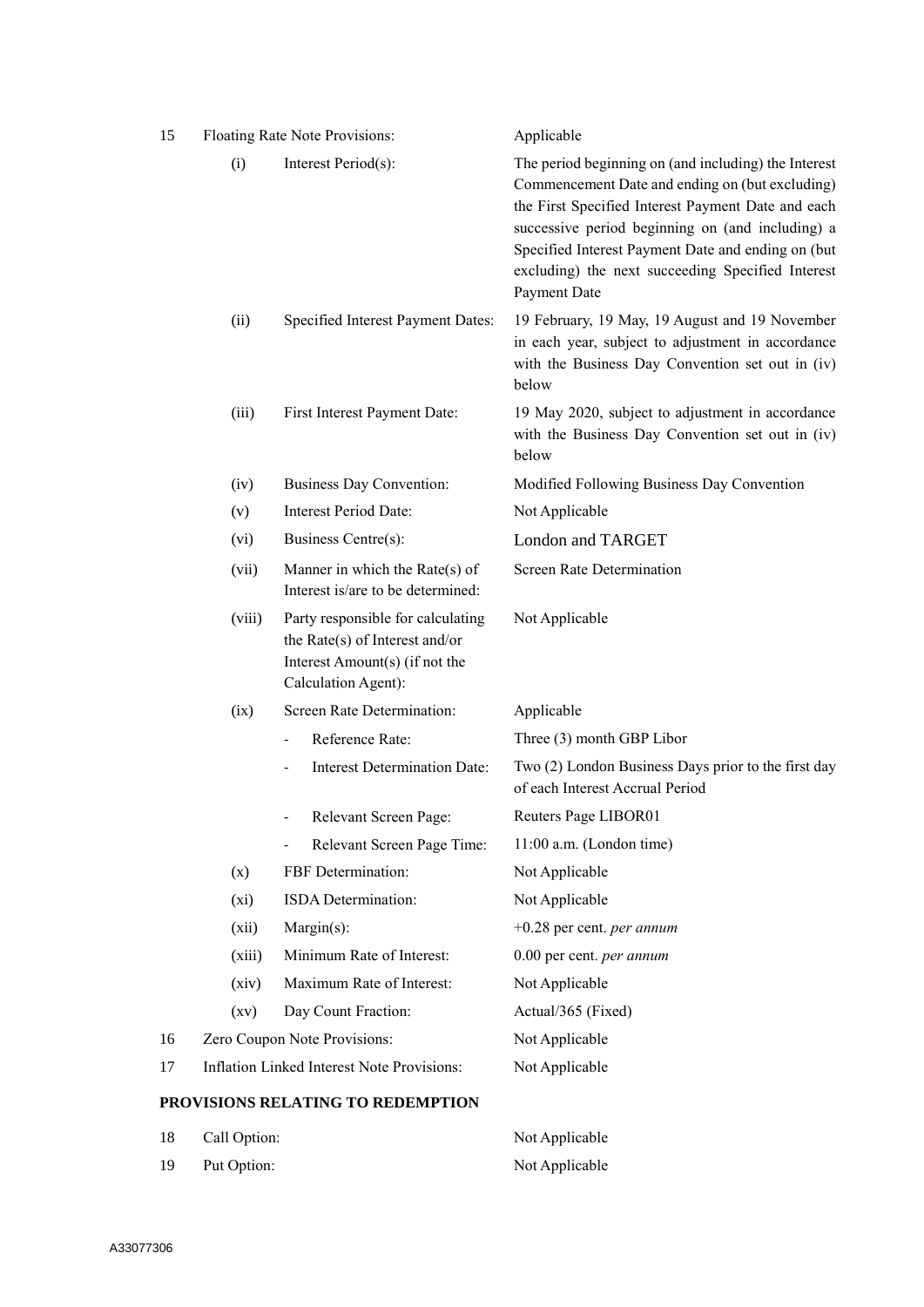| 20 | Option: | MREL/TLAC Disqualification Event Call                                                                                                                                                                                                                                                                                         | Applicable                                                    |
|----|---------|-------------------------------------------------------------------------------------------------------------------------------------------------------------------------------------------------------------------------------------------------------------------------------------------------------------------------------|---------------------------------------------------------------|
| 21 |         | Final Redemption Amount of each Note:                                                                                                                                                                                                                                                                                         | GBP 100,000 per Note of GBP 100,000 Specified<br>Denomination |
| 22 |         | Inflation Linked Notes - Provisions relating to<br>the Final Redemption Amount:                                                                                                                                                                                                                                               | Not Applicable                                                |
| 23 |         | Early Redemption Amount:                                                                                                                                                                                                                                                                                                      |                                                               |
|    | (i)     | Early Redemption Amount(s) of each<br>Senior Note payable on redemption upon<br>the occurrence of a MREL/TLAC<br>Disqualification Event (Condition 6(g)),<br>if applicable, a Withholding Tax Event<br>(Condition 6(i)(i)), a Gross Up Event<br>(Condition 6(i)(ii)) or for Illegality<br>(Condition $6(l)$ ):                | GBP 100,000 per Note of GBP 100,000 Specified<br>Denomination |
|    | (ii)    | Early Redemption Amount(s) of each Not Applicable<br>Subordinated<br>Note<br>payable<br>on<br>redemption upon the occurrence of a<br>Capital Event (Condition 6(h)), a<br>Withholding Tax Event (Condition<br>$6(i)(i)$ ), a Gross-Up Event (Condition<br>6(i)(ii)) or a Tax Deductibility Event<br>(Condition $6(i)(iii)$ ): |                                                               |
|    |         | (iii) Redemption<br>for<br>taxation<br>reasons<br>permitted on days others than Interest<br>Payment Dates (Condition 6(i)):                                                                                                                                                                                                   | No                                                            |
|    |         | (iv) Unmatured Coupons to become void Not Applicable<br>upon early redemption (Materialised<br>Bearer Notes only) (Condition 7(f)):                                                                                                                                                                                           |                                                               |
|    |         | <b>GENERAL PROVISIONS APPLICABLE TO THE NOTES</b>                                                                                                                                                                                                                                                                             |                                                               |
| 24 |         | Form of Notes:                                                                                                                                                                                                                                                                                                                | Dematerialised Notes                                          |
|    | (i)     | Form of Dematerialised Notes:                                                                                                                                                                                                                                                                                                 | Bearer form (au porteur)                                      |
|    | (ii)    | Registration Agent:                                                                                                                                                                                                                                                                                                           | Not Applicable                                                |
|    | (iii)   | Temporary Global Certificate:                                                                                                                                                                                                                                                                                                 | Not Applicable                                                |
|    | (iv)    | Applicable TEFRA exemption:                                                                                                                                                                                                                                                                                                   | Not Applicable                                                |
| 25 |         | Financial Centre(s):                                                                                                                                                                                                                                                                                                          | London and TARGET                                             |
| 26 |         | Talons for future Coupons or Receipts to be<br>attached to Definitive Notes (and dates on<br>which such Talons mature):                                                                                                                                                                                                       | Not Applicable                                                |
| 27 |         | Details relating to Instalment Notes: amount of<br>each instalment, date on which each payment<br>is to be made:                                                                                                                                                                                                              | Not Applicable                                                |
| 28 |         | Redenomination provisions:                                                                                                                                                                                                                                                                                                    | Not Applicable                                                |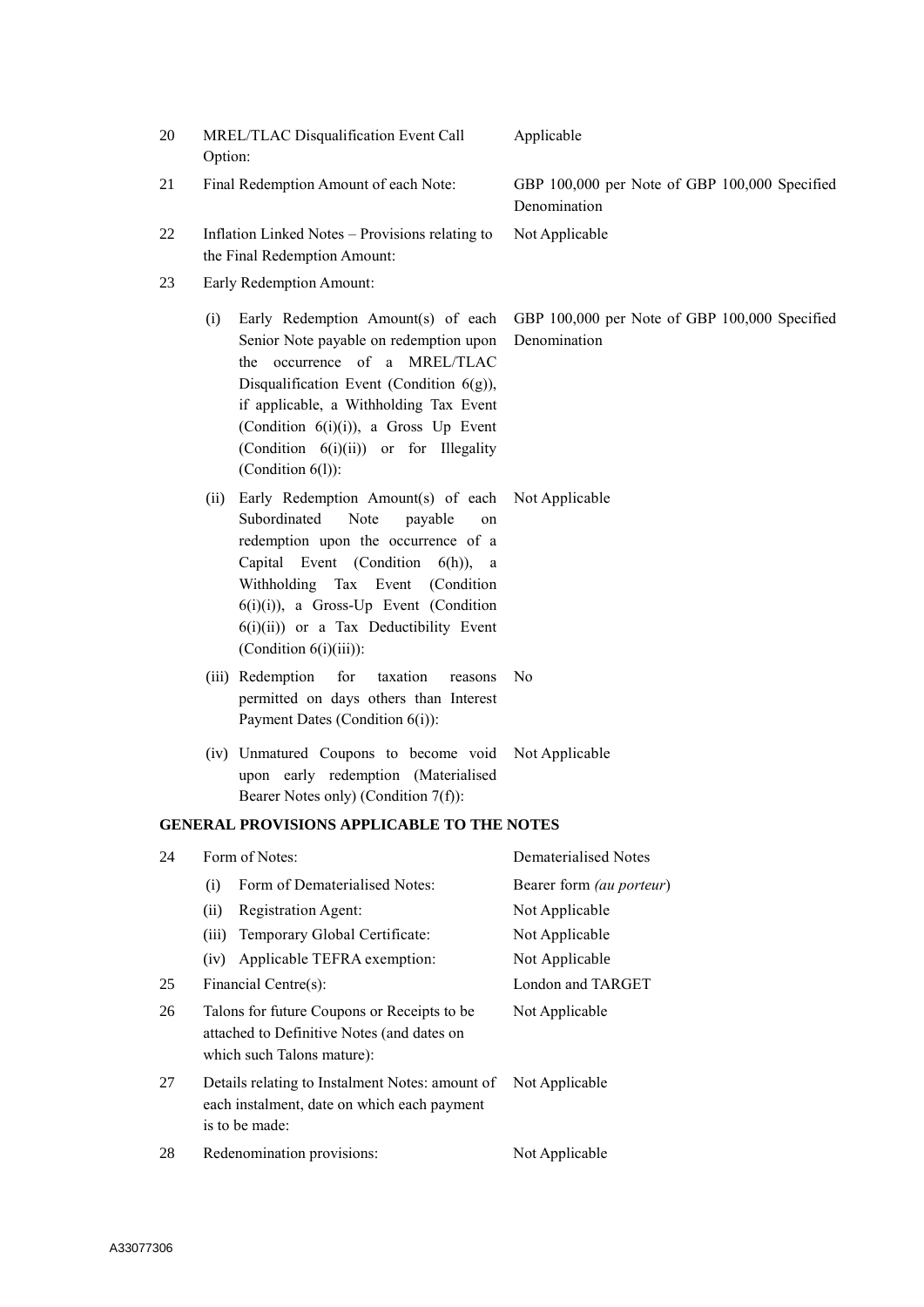| 29 | Purchase in accordance with applicable French Applicable<br>laws and regulations: |                                                                               |  |
|----|-----------------------------------------------------------------------------------|-------------------------------------------------------------------------------|--|
| 30 | Consolidation provisions:                                                         | Not Applicable                                                                |  |
| 31 | Meeting and Voting Provisions (Condition 11):                                     | Contractual <i>Masse</i> shall apply                                          |  |
|    |                                                                                   | Name and address of the initial Representative:<br>As per Condition $11(c)$   |  |
|    |                                                                                   | Name and address of the alternate Representative:<br>As per Condition $11(c)$ |  |
|    |                                                                                   | The Representative will receive a remuneration of                             |  |

The Representative will receive a remuneration of EUR 2,000 (excluding VAT) per year so long as any of the Notes is outstanding.

### **RESPONSIBILITY**

The Issuer accepts responsibility for the information contained in these Final Terms.

Signed on behalf of BPCE

Duly represented by:

Mr. Jean-Philippe Berthaut, Head of Group Funding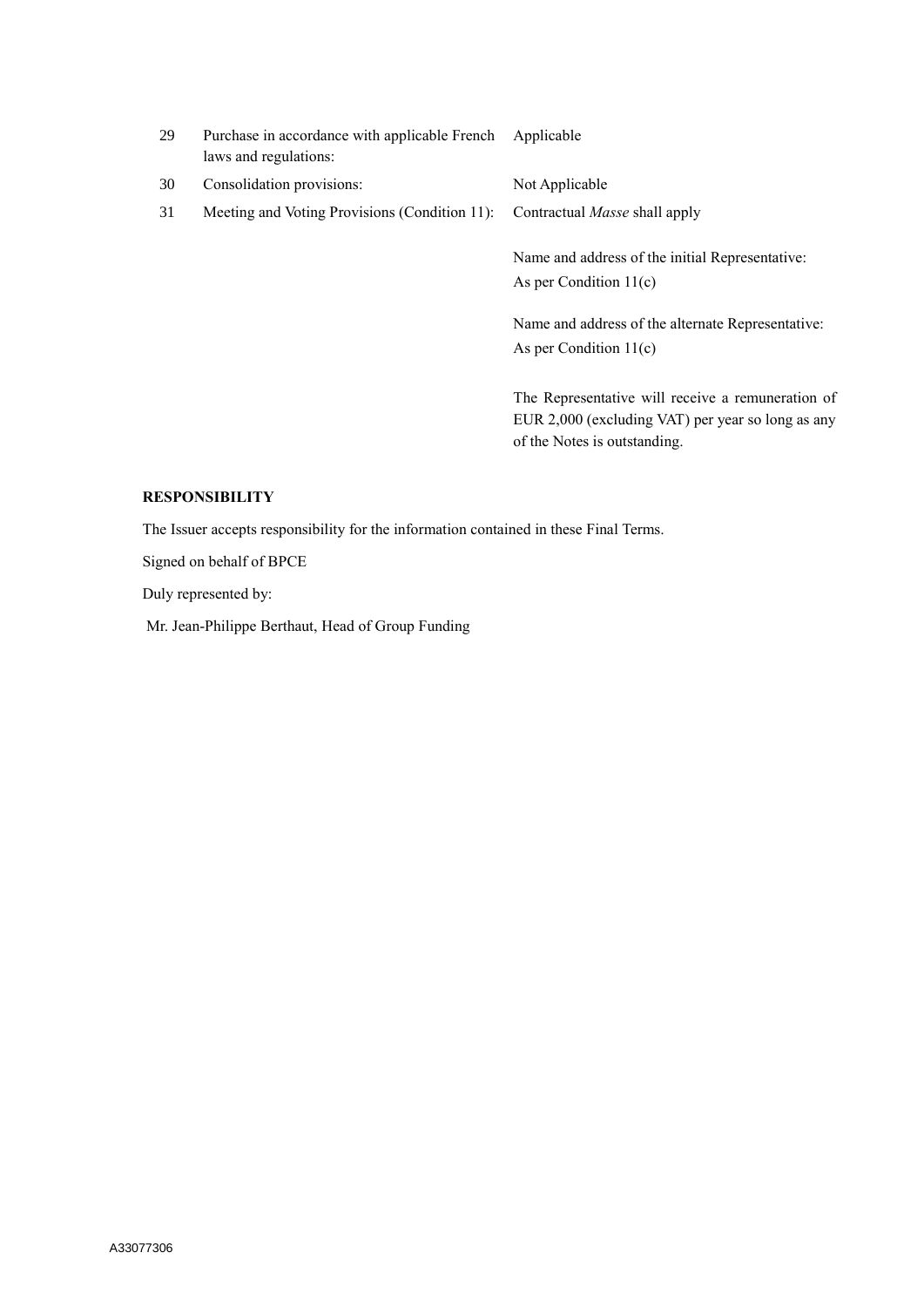#### **PART B – OTHER INFORMATION**

#### 1 **LISTING AND ADMISSION TO TRADING**

| (i)  | trading:                   |  |  | Listing and Admission to Application has been made by the Issuer (or on its behalf) for the<br>Notes to be listed and admitted to trading on Euronext Paris with<br>effect from the Issue Date. |
|------|----------------------------|--|--|-------------------------------------------------------------------------------------------------------------------------------------------------------------------------------------------------|
| (ii) | Estimate of total expenses |  |  |                                                                                                                                                                                                 |

related to admission to trading: EUR 2,275

#### 2 **RATINGS**

Ratings: The Notes to be issued are expected to be rated: S&P: A+ S&P is established in the European Union and registered under Regulation (EC) No 1060/2009 as amended.

## 3 **INTERESTS OF NATURAL AND LEGAL PERSONS INVOLVED IN THE ISSUE**

Save as discussed in "Subscription and Sale", so far as the Issuer is aware, no person involved in the offer of the Notes has an interest material to the offer.

## **4 HISTORIC INTEREST RATES**

Details of historic LIBOR rates can be obtained from Reuters Screen Page LIBOR01.

### **5 BENCHMARK**

Benchmarks: Amounts payable under the Notes will be calculated by reference to three (3) months GBP LIBOR which is provided by ICE Benchmark Administration Limited. As at the date of these Final Terms, ICE Benchmark Administration Limited appears on the register of administrators and benchmarks established and maintained by the European Securities and Markets Authority pursuant to Article 36 of the Benchmark Regulation (Regulation (EU) 2016/1011) (the "Benchmark Regulation").

#### 6 **OPERATIONAL INFORMATION**

| ISIN:                                                          | FR0013484698 |  |  |  |  |  |
|----------------------------------------------------------------|--------------|--|--|--|--|--|
| Common Code:<br>212287881                                      |              |  |  |  |  |  |
| Depositaries:                                                  |              |  |  |  |  |  |
| Euroclear France to act as Yes<br>(i)<br>Central Depositary:   |              |  |  |  |  |  |
| Common Depositary for No<br>(ii)<br>Euroclear and Clearstream: |              |  |  |  |  |  |
| Any clearing system(s) other than Not Applicable               |              |  |  |  |  |  |
| Euroclear and Clearstream and the                              |              |  |  |  |  |  |
| relevant identification number(s):                             |              |  |  |  |  |  |